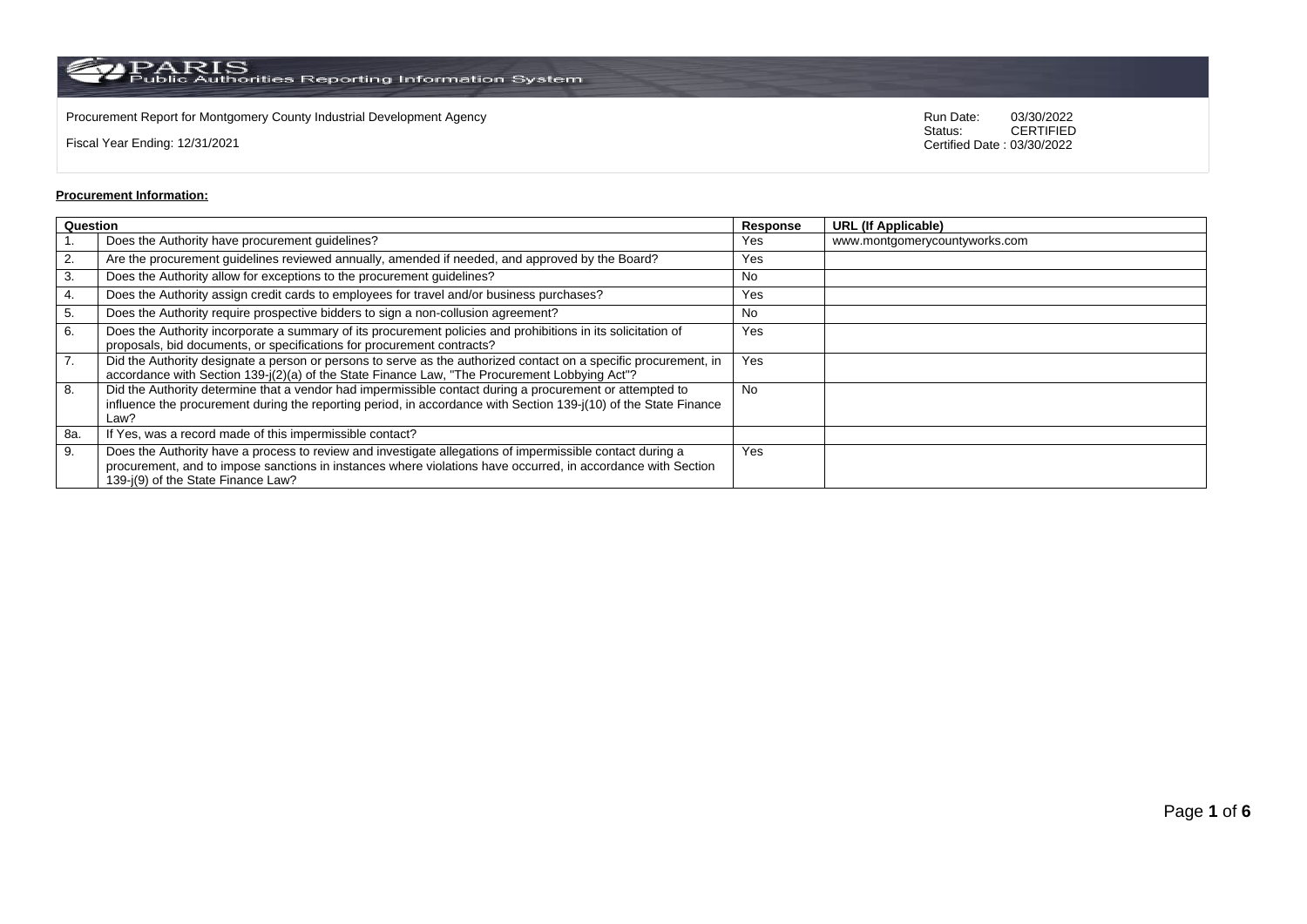Procurement Report for Montgomery County Industrial Development Agency<br>
Status: CERTIFIED<br>
CERTIFIED

Fiscal Year Ending: 12/31/2021

CERTIFIED Certified Date : 03/30/2022

## **Procurement Transactions Listing:**

| 1.<br><b>Vendor Name</b>                                                      | <b>Camoin Associates</b>                 | <b>Address Line1</b>              | PO Box 3547              |
|-------------------------------------------------------------------------------|------------------------------------------|-----------------------------------|--------------------------|
| <b>Type of Procurement</b>                                                    | <b>Consulting Services</b>               | <b>Address Line2</b>              |                          |
| <b>Award Process</b>                                                          | Authority Contract - Non-Competitive Bid | City                              | <b>SARATOGA SPRINGS</b>  |
| <b>Award Date</b>                                                             | 6/8/2021                                 | <b>State</b>                      | NY                       |
| <b>End Date</b>                                                               |                                          | <b>Postal Code</b>                | 12866                    |
| <b>Fair Market Value</b>                                                      | \$110,000.00                             | Plus <sub>4</sub>                 |                          |
| Amount                                                                        | \$110,000.00                             | <b>Province/Region</b>            |                          |
| <b>Amount Expended For</b><br><b>Fiscal Year</b>                              | \$56,000.00                              | Country                           | <b>United States</b>     |
| <b>Explain why the Fair</b><br><b>Market Value is Less</b><br>than the Amount |                                          | Procurement<br><b>Description</b> | Marketing Strategic plan |

| <b>Vendor Name</b><br>2.                                                      | Conti Appraisal                          | <b>Address Line1</b>                     | 614 Route 9W                      |
|-------------------------------------------------------------------------------|------------------------------------------|------------------------------------------|-----------------------------------|
| <b>Type of Procurement</b>                                                    | <b>Other Professional Services</b>       | <b>Address Line2</b>                     |                                   |
| <b>Award Process</b>                                                          | Authority Contract - Non-Competitive Bid | City                                     | <b>GLENMONT</b>                   |
| <b>Award Date</b>                                                             | 5/9/2019                                 | <b>State</b>                             | <b>NY</b>                         |
| <b>End Date</b>                                                               |                                          | <b>Postal Code</b>                       | 12077                             |
| <b>Fair Market Value</b>                                                      | \$10,000.00                              | Plus <sub>4</sub>                        |                                   |
| Amount                                                                        | \$10,000.00                              | <b>Province/Region</b>                   |                                   |
| <b>Amount Expended For</b><br><b>Fiscal Year</b>                              | \$0.00                                   | Country                                  | <b>United States</b>              |
| <b>Explain why the Fair</b><br><b>Market Value is Less</b><br>than the Amount |                                          | <b>Procurement</b><br><b>Description</b> | Various Appraisals on vacant land |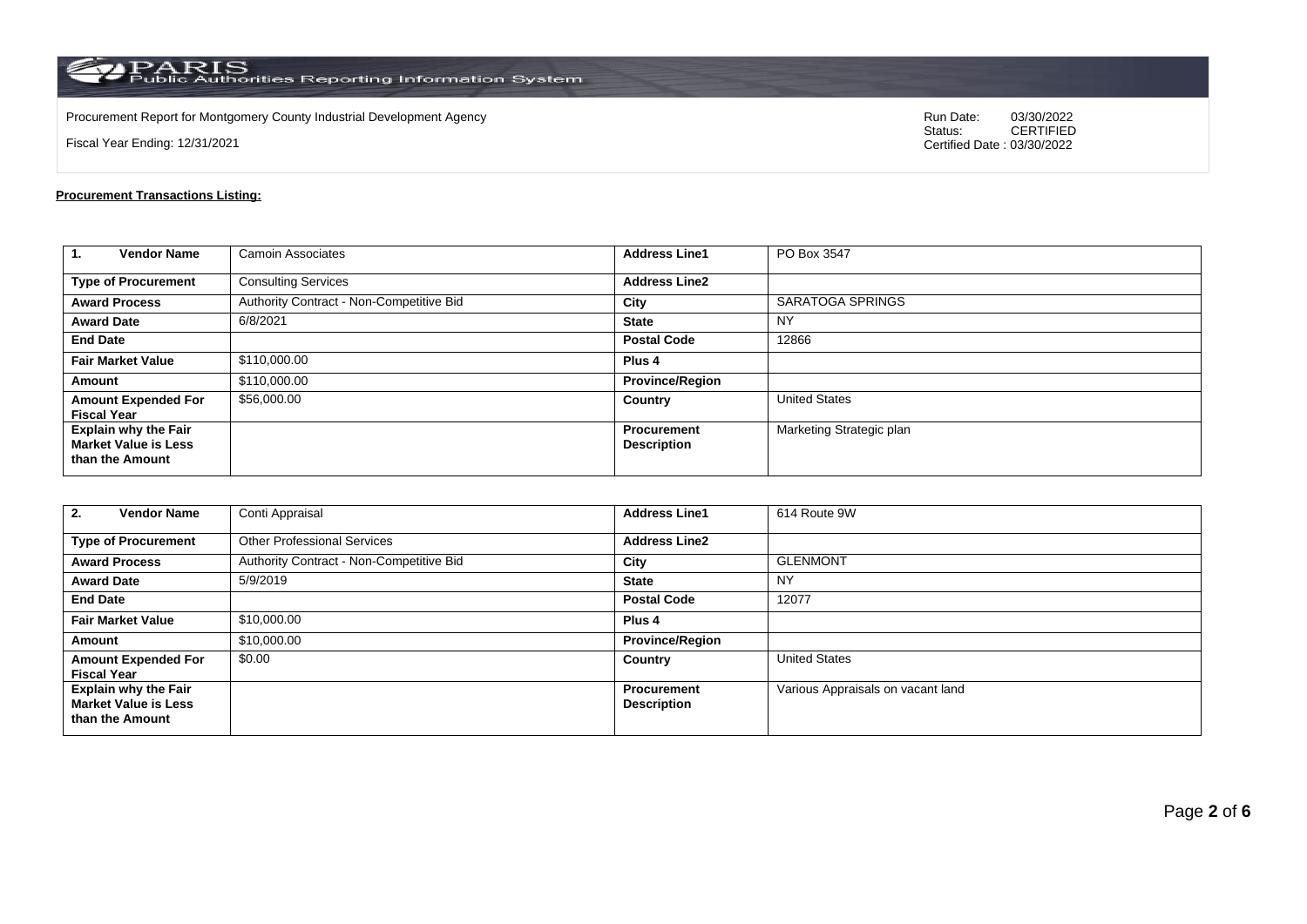Procurement Report for Montgomery County Industrial Development Agency<br>
Status: CERTIFIED<br>
CERTIFIED

Fiscal Year Ending: 12/31/2021

CERTIFIED Certified Date : 03/30/2022

| <b>Vendor Name</b><br>3.                                                      | <b>Empire Solutions</b>                  | <b>Address Line1</b>                     | 26 Zachary Taylor Street                 |
|-------------------------------------------------------------------------------|------------------------------------------|------------------------------------------|------------------------------------------|
| <b>Type of Procurement</b>                                                    | <b>Other Professional Services</b>       | <b>Address Line2</b>                     |                                          |
| <b>Award Process</b>                                                          | Authority Contract - Non-Competitive Bid | City                                     | <b>STONY POINT</b>                       |
| <b>Award Date</b>                                                             | 4/13/2021                                | <b>State</b>                             | <b>NY</b>                                |
| <b>End Date</b>                                                               |                                          | <b>Postal Code</b>                       | 10980                                    |
| <b>Fair Market Value</b>                                                      | \$6,000.00                               | Plus 4                                   |                                          |
| Amount                                                                        | \$6,000.00                               | <b>Province/Region</b>                   |                                          |
| <b>Amount Expended For</b><br><b>Fiscal Year</b>                              | \$57,598.00                              | Country                                  | <b>United States</b>                     |
| <b>Explain why the Fair</b><br><b>Market Value is Less</b><br>than the Amount |                                          | <b>Procurement</b><br><b>Description</b> | Marketing - @ \$6000/month plus expenses |

| <b>Vendor Name</b><br>4.                                                      | John McDonald Engineering            | <b>Address Line1</b>                     | 7 South Church Street                                                               |
|-------------------------------------------------------------------------------|--------------------------------------|------------------------------------------|-------------------------------------------------------------------------------------|
| <b>Type of Procurement</b>                                                    | Design and Construction/Maintenance  | <b>Address Line2</b>                     |                                                                                     |
| <b>Award Process</b>                                                          | Authority Contract - Competitive Bid | City                                     | <b>SCHENECTADY</b>                                                                  |
| <b>Award Date</b>                                                             | 2/14/2008                            | <b>State</b>                             | <b>NY</b>                                                                           |
| <b>End Date</b>                                                               |                                      | <b>Postal Code</b>                       | 12305                                                                               |
| <b>Fair Market Value</b>                                                      |                                      | Plus <sub>4</sub>                        |                                                                                     |
| Amount                                                                        | \$147,643.00                         | <b>Province/Region</b>                   |                                                                                     |
| <b>Amount Expended For</b><br><b>Fiscal Year</b>                              | \$15,095.42                          | Country                                  | <b>United States</b>                                                                |
| <b>Explain why the Fair</b><br><b>Market Value is Less</b><br>than the Amount |                                      | <b>Procurement</b><br><b>Description</b> | Amended Contract Environmental II Glen Park originally dated 2006 -<br>Amended 2021 |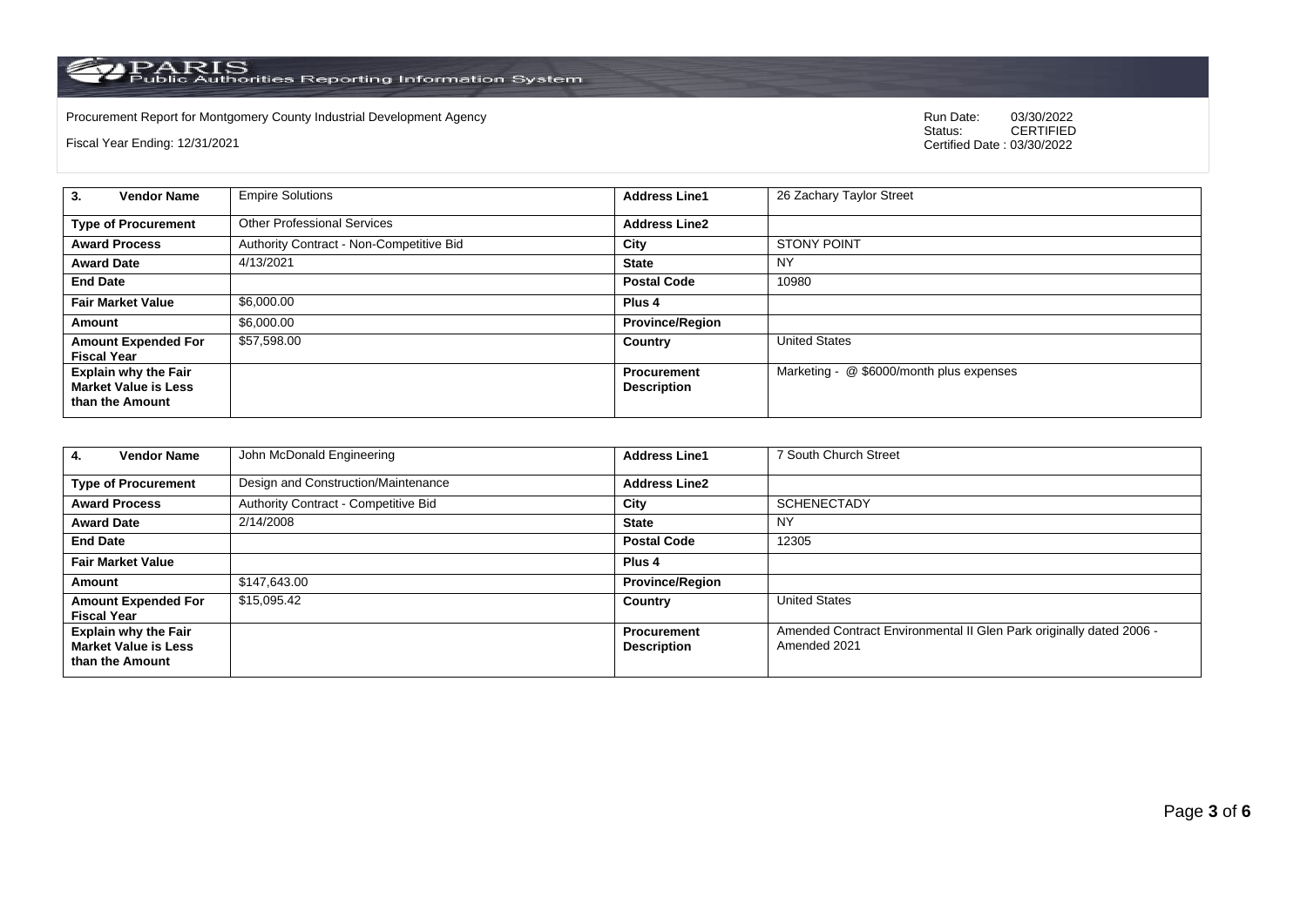Procurement Report for Montgomery County Industrial Development Agency<br>
Status: CERTIFIED<br>
CERTIFIED

Fiscal Year Ending: 12/31/2021

CERTIFIED Certified Date : 03/30/2022

| <b>Vendor Name</b><br>5.                                                      | John McDonald Engineering/AE Prime Group | <b>Address Line1</b>                     | 7 South Church Street             |
|-------------------------------------------------------------------------------|------------------------------------------|------------------------------------------|-----------------------------------|
| <b>Type of Procurement</b>                                                    | Design and Construction/Maintenance      | <b>Address Line2</b>                     |                                   |
| <b>Award Process</b>                                                          | Authority Contract - Non-Competitive Bid | City                                     | <b>SCHENECTADY</b>                |
| <b>Award Date</b>                                                             | 10/25/2017                               | <b>State</b>                             | <b>NY</b>                         |
| <b>End Date</b>                                                               |                                          | <b>Postal Code</b>                       | 12305                             |
| <b>Fair Market Value</b>                                                      | \$50,000.00                              | Plus <sub>4</sub>                        |                                   |
| Amount                                                                        | \$50,000.00                              | <b>Province/Region</b>                   |                                   |
| <b>Amount Expended For</b><br><b>Fiscal Year</b>                              | \$26,239.00                              | Country                                  | <b>United States</b>              |
| <b>Explain why the Fair</b><br><b>Market Value is Less</b><br>than the Amount |                                          | <b>Procurement</b><br><b>Description</b> | Florida Business Park Ext - North |

| <b>Vendor Name</b><br>6.                                                      | John McDonald Engineering/Prime AE Group | <b>Address Line1</b>                     | 7 South Church Street                                           |
|-------------------------------------------------------------------------------|------------------------------------------|------------------------------------------|-----------------------------------------------------------------|
| <b>Type of Procurement</b>                                                    | Design and Construction/Maintenance      | <b>Address Line2</b>                     |                                                                 |
| <b>Award Process</b>                                                          | Authority Contract - Competitive Bid     | City                                     | <b>SCHENECTADY</b>                                              |
| <b>Award Date</b>                                                             | 10/18/2007                               | <b>State</b>                             | NY                                                              |
| <b>End Date</b>                                                               |                                          | <b>Postal Code</b>                       | 12305                                                           |
| <b>Fair Market Value</b>                                                      |                                          | Plus <sub>4</sub>                        |                                                                 |
| Amount                                                                        | \$825,245.00                             | <b>Province/Region</b>                   |                                                                 |
| <b>Amount Expended For</b><br><b>Fiscal Year</b>                              | \$0.00                                   | Country                                  | <b>United States</b>                                            |
| <b>Explain why the Fair</b><br><b>Market Value is Less</b><br>than the Amount |                                          | <b>Procurement</b><br><b>Description</b> | Amended Florida Park Ext Amended 2016 Amended 2018 Amended 2019 |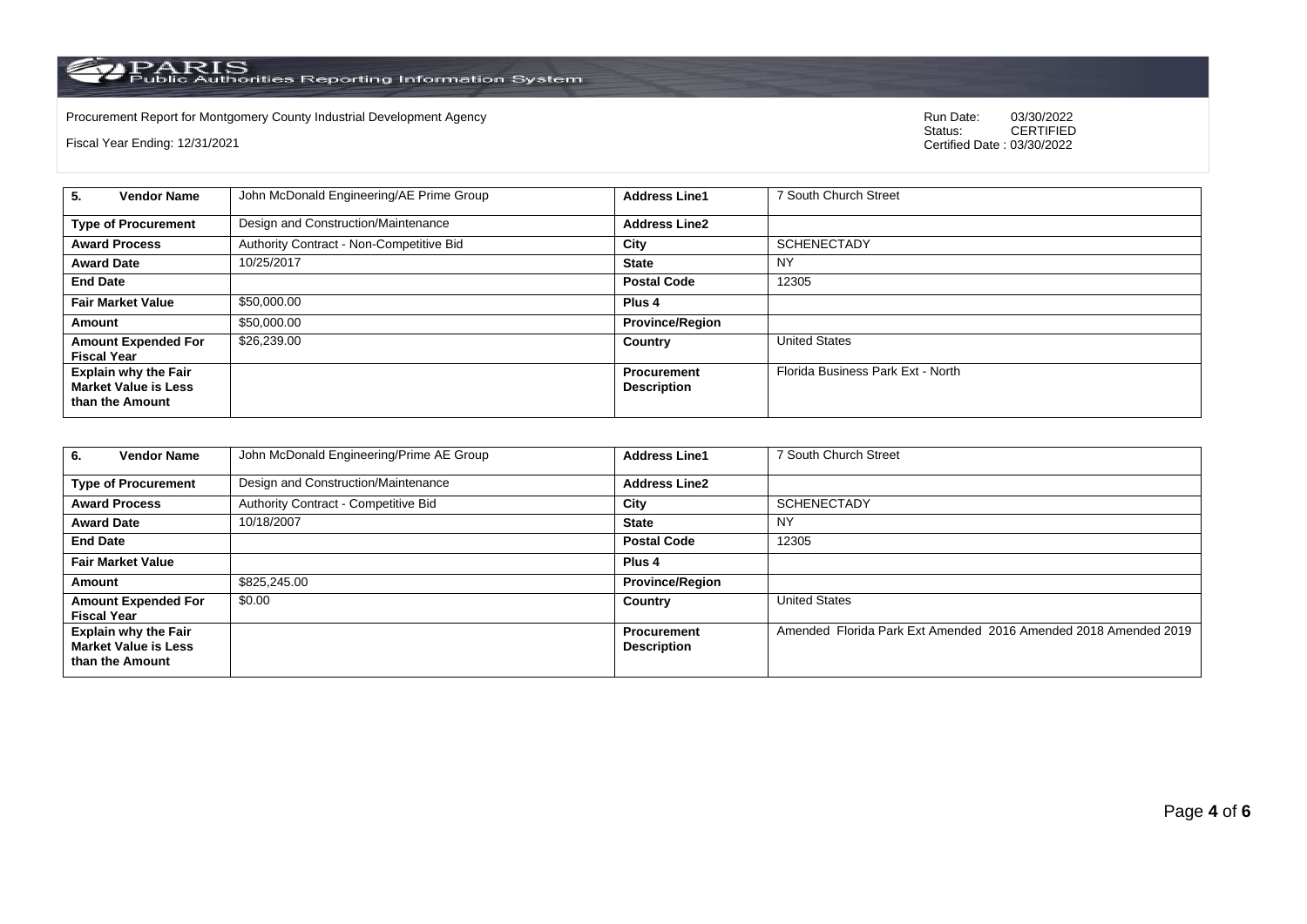Procurement Report for Montgomery County Industrial Development Agency<br>
Status: CERTIFIED<br>
CERTIFIED

Fiscal Year Ending: 12/31/2021

CERTIFIED Certified Date : 03/30/2022

| 7.<br><b>Vendor Name</b>                                                      | M & J Lawn Care and Landscaping          | <b>Address Line1</b>                     | 1484 County Highway 107    |
|-------------------------------------------------------------------------------|------------------------------------------|------------------------------------------|----------------------------|
| <b>Type of Procurement</b>                                                    | <b>Other Professional Services</b>       | <b>Address Line2</b>                     |                            |
| <b>Award Process</b>                                                          | Authority Contract - Non-Competitive Bid | City                                     | AMSTERDAM                  |
| <b>Award Date</b>                                                             | 12/14/2016                               | <b>State</b>                             | <b>NY</b>                  |
| <b>End Date</b>                                                               | 12/31/2018                               | <b>Postal Code</b>                       | 12010                      |
| <b>Fair Market Value</b>                                                      | \$8.425.00                               | Plus 4                                   |                            |
| Amount                                                                        | \$8.425.00                               | <b>Province/Region</b>                   |                            |
| <b>Amount Expended For</b><br><b>Fiscal Year</b>                              | \$7,200,00                               | Country                                  | <b>United States</b>       |
| <b>Explain why the Fair</b><br><b>Market Value is Less</b><br>than the Amount |                                          | <b>Procurement</b><br><b>Description</b> | Mowing Glen Park \$800/mow |

| <b>Vendor Name</b><br>8.                                                      | <b>Montgomery County</b>                 | <b>Address Line1</b>                     | 20 Park Street        |
|-------------------------------------------------------------------------------|------------------------------------------|------------------------------------------|-----------------------|
| <b>Type of Procurement</b>                                                    | <b>Staffing Services</b>                 | <b>Address Line2</b>                     |                       |
| <b>Award Process</b>                                                          | Authority Contract - Non-Competitive Bid | City                                     | <b>FONDA</b>          |
| <b>Award Date</b>                                                             | 1/1/2021                                 | <b>State</b>                             | <b>NY</b>             |
| <b>End Date</b>                                                               | 12/31/2021                               | <b>Postal Code</b>                       | 12068                 |
| <b>Fair Market Value</b>                                                      | \$17,500.00                              | Plus <sub>4</sub>                        |                       |
| Amount                                                                        | \$17,500.00                              | <b>Province/Region</b>                   |                       |
| <b>Amount Expended For</b><br><b>Fiscal Year</b>                              | \$17,500.00                              | Country                                  | <b>United States</b>  |
| <b>Explain why the Fair</b><br><b>Market Value is Less</b><br>than the Amount |                                          | <b>Procurement</b><br><b>Description</b> | <b>Admin Contract</b> |